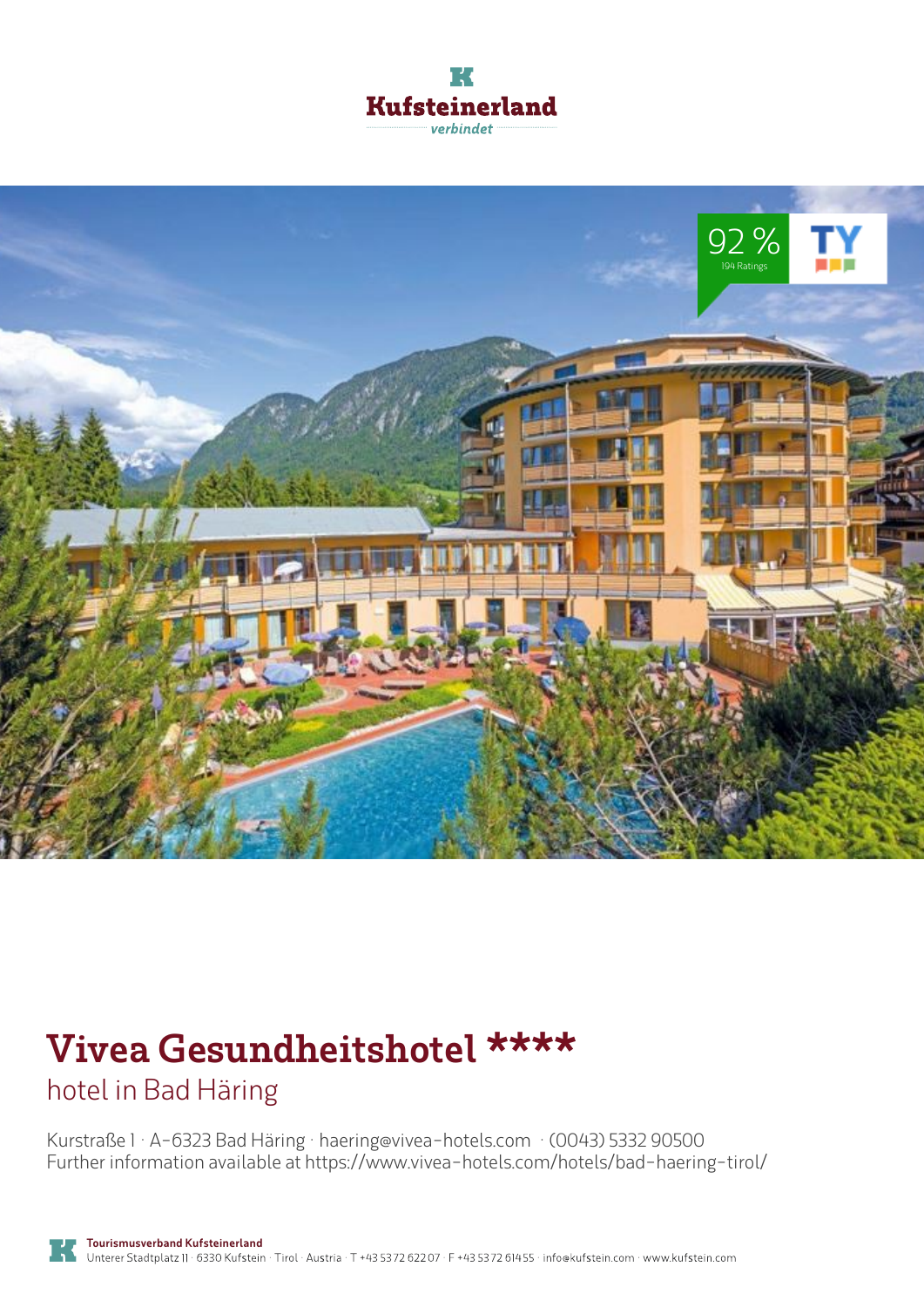

## **Vivea Gesundheitshotel \*\*\*\*** hotel in Bad Häring

This premier 4-star hotel offers the finest in modern therapeutic facilities. It is designed in accordance with the latest medical knowledge. Our hotel invites visitors to sample any of our extensive range of wellness treatments and special daily programmes. You can relax and enjoy the spa, which promises to soothe mind, body and soul. Bad Häring's natural occurring sulphur springs have earned the village the title of "the one and only spa resort" in Tyrol.



#### Facilities

right at the cross-country ski trail · on the hiking path · romantic surroundings · near the forest · located on <sup>a</sup> hill · spa district/spa centre · right at the ski-bus/ hiking-bus/ bus stop · quiet location · central location · outskirts of town · beauty parlour · sweat room · sauna · wellness area · special massages · tub baths · special baths · body treatment · mudpack · infrared cabin · hay baths · aerobics room · beauty treatment · relaxation room · stone oil bath · whirlpool · indoor swimming pool · massage on request · massage · tanning booth · Kneipp's facility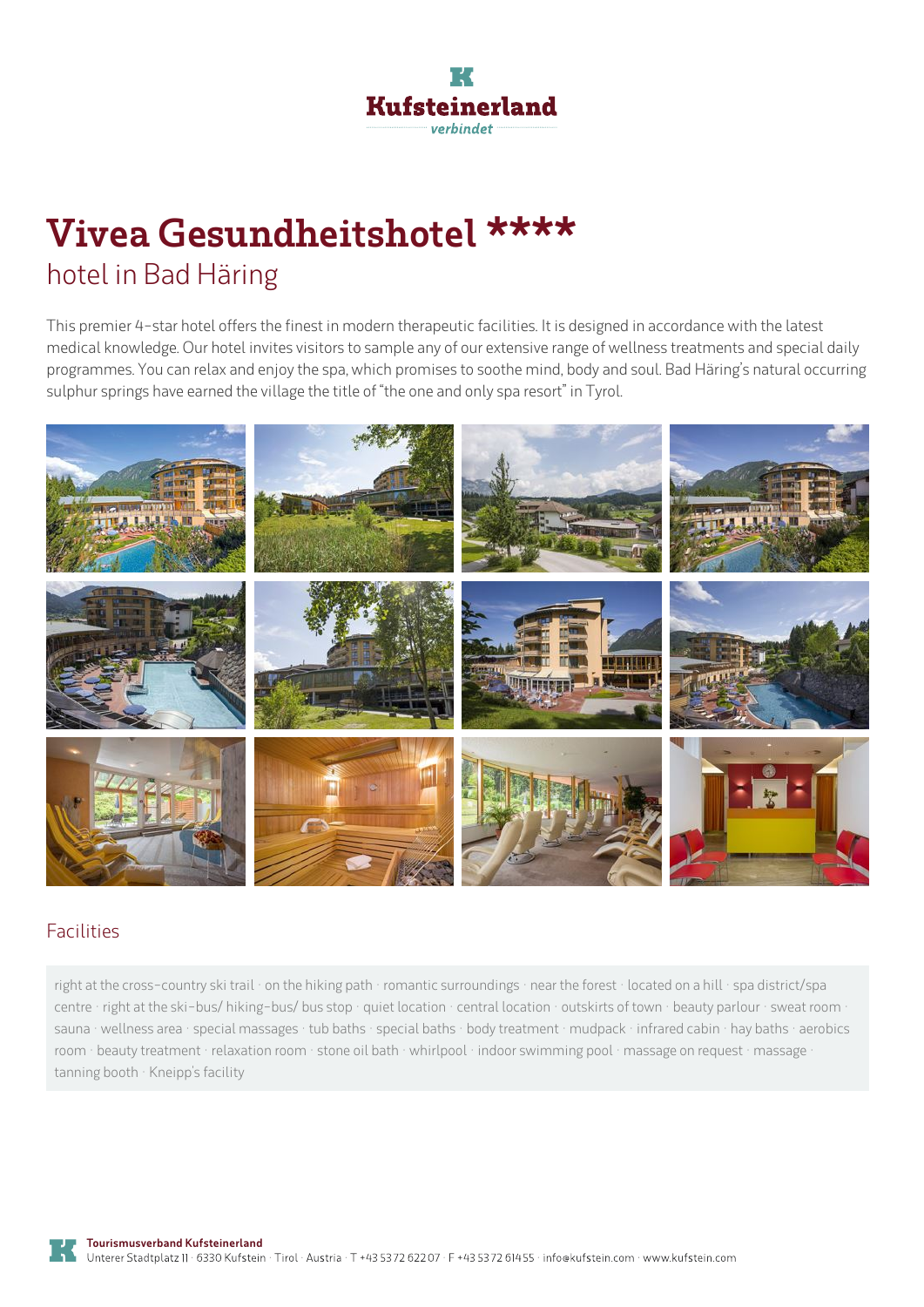

### **Rooms and apartments**

Current offers



#### **Single room, shower, toilet, balcony**

Experience cosy hours in our rooms and enjoy <sup>a</sup> wonderful view from your balcony. In order to make your stay with us as pleasant as possible, we will provide you with additional blankets and pillows up... 1 Person · 1 Bedrooms · 14 <sup>m</sup><sup>²</sup>

**€ [615,00](https://www.kufstein.com/en/book/bad-haering/hotel/vivea-gesundheitshotel.html?utm_medium=PDF&utm_campaign=Vermieter-Prospekt&utm_source=Vivea+Gesundheitshotel)** per person on 06.07.2022

ab

**To the offer**



#### **Double room, shower or bath, toilet, balcony**

Experience cosy hours in our rooms and enjoy <sup>a</sup> wonderful view from your balcony. In order to make your stay with us as pleasant as possible, we will provide you with additional blankets and pillows up... 1-2 Personen · 1 Bedrooms · 18 <sup>m</sup><sup>²</sup>

ab **€ [1.130,00](https://www.kufstein.com/en/book/bad-haering/hotel/vivea-gesundheitshotel.html?utm_medium=PDF&utm_campaign=Vermieter-Prospekt&utm_source=Vivea+Gesundheitshotel)** per person on 06.07.2022

**To the offer**



#### **Single room, shower, toilet, balcony**

Experience cosy hours in our rooms and enjoy <sup>a</sup> wonderful view from your balcony. In order to make your stay with us as pleasant as possible, we will provide you with additional blankets and pillows up... 1 Person · 1 Bedrooms · 14 <sup>m</sup><sup>²</sup>



ab

**To the offer**

**€ [1.270,00](https://www.kufstein.com/en/book/bad-haering/hotel/vivea-gesundheitshotel.html?utm_medium=PDF&utm_campaign=Vermieter-Prospekt&utm_source=Vivea+Gesundheitshotel)** per person on 06.07.2022

**To the offer**



#### **Double room, shower or bath, toilet, balcony**

Experience cosy hours in our rooms and enjoy <sup>a</sup> wonderful view from your balcony. In order to make your stay with us as pleasant as possible, we will provide you with additional blankets and pillows up...

1-2 Personen · 1 Bedrooms · 20 <sup>m</sup><sup>²</sup>